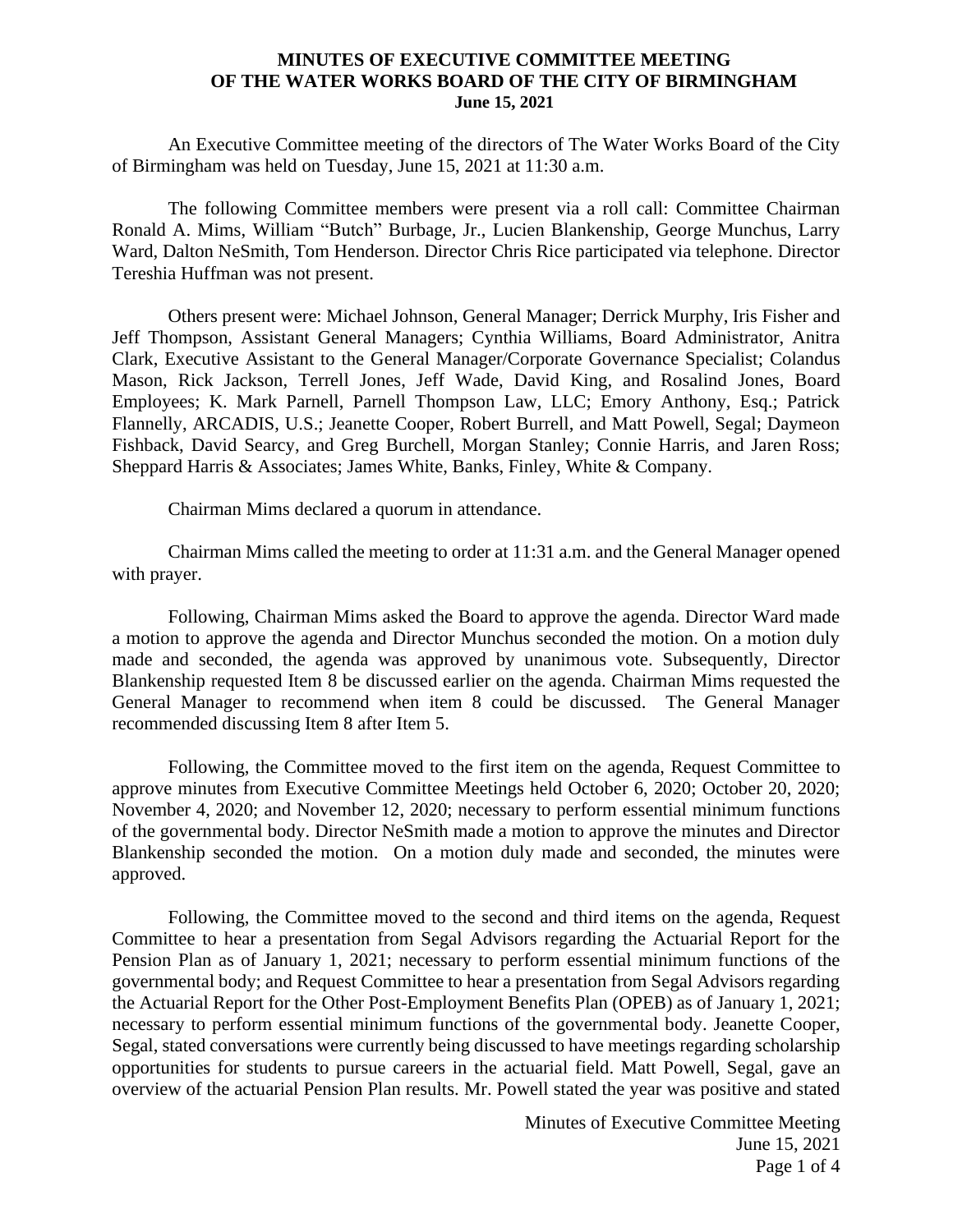participants and liabilities didn't change much. He then gave an overview of the reconciliation of effective amortization period; unfunded liability; and peer comparison. Mr. Powell indicated the plan is well ahead of other public sector plans. Next, Robert Burrell, Segal, gave an overview of the actuarial OPEB Plan results. Mr. Burrell stated the investment returns were very good and indicated there was no issue with the Board's current plan contributions. He indicated the funding policy should be revisited if there are any changes.

Following, the Committee moved to the fourth and fifth items on the agenda, Request Committee to hear a presentation from Morgan Stanley regarding investment performance of the Pension Plan as of December 31, 2020 and March 31, 2021; necessary to perform essential minimum functions of the governmental body; and Request Committee to hear a presentation from Morgan Stanley regarding investment performance of the Other Post Employment Benefit (OPEB) Trust as of December 31, 2020 and March 31, 2021; necessary to perform essential minimum functions of the governmental body. Daymeon Fishback, Morgan Stanley, stated the Pension Plan was at \$192 million as of June 15, 2021 and the OPEB Plan was at \$37 million. He indicated consumers are concerned about inflation and changes in personal incomes. Greg Burchell, Morgan Stanley, stated the Pension Plan had a value of \$184,597,890 as of March 31, 2021. He gave an overview of the market outlook and stated Morgan Stanley will continue to monitor assets to make sure they are within the Board's policy. He stated 75 percent of the investments are in equity with a 20-year allocation to produce a return of 6 percent. Mr. Burchell recommended lowering the return assumption. He stated 20 percent of investments were in unfunded liability. He then gave an overview of the cash flow and asset allocation. Mr. Burchell gave an overview of the money managers and indicated 45 percent are minority owned. Next, Mr. Burchell stated the OPEB Plan had a value of \$35,499,524 as of March 31, 2021. He indicated 28 percent of the investments were in fixed income. Director Munchus requested a list of money managers by location. He then questioned why there were no money managers from Birmingham. Mr. Burchell stated the money managers must meet evaluation criteria and currently they are not confident in money managers from Alabama. Director Ward left the meeting at 12:06 p.m.

Following, the Committee moved to the eighth item on the agenda, Request Committee to review and discuss a revision to the By-Laws; necessary to perform essential minimum functions of the governmental body. Director Ward returned to the meeting at 12:08 p.m. A discussion was held regarding changes to the current by-laws. Board Attorney Mark Parnell gave an overview of the recommended changes and requested the directors to review the drafted by-laws and submit their recommended revisions. He stated an email was sent to the directors on May 18, 2021 with the recommended changes. He indicated the recommended changes for the by-laws are a result of the current by-laws being written for a 5-member board. He indicated the officer positions in the by-law were created due to a law that was created in the 1990s that no longer exists. Director Munchus stated he has concerns regarding making changes to the by-laws. Directors NeSmith and Burbage indicated they were pleased with the drafted by-laws. Chairman Mims stated he was not completely comfortable with the changes. Mr. Parnell encouraged the directors to review the recommended changes and submit any changes they may have. Director Ward indicated he feels updating the by-laws will make the Board more efficient and he was good with the recommended changes. Director NeSmith then made a motion for the by-laws to be voted on at the second board meeting in July 2021 and Director Henderson seconded the motion. The motion was approved by a vote of 5-1-1.

Following, the Committee moved to the sixth item on the agenda, Request Committee to hear a presentation from Sheppard-Harris & Associates regarding the Pension Plan and Other Post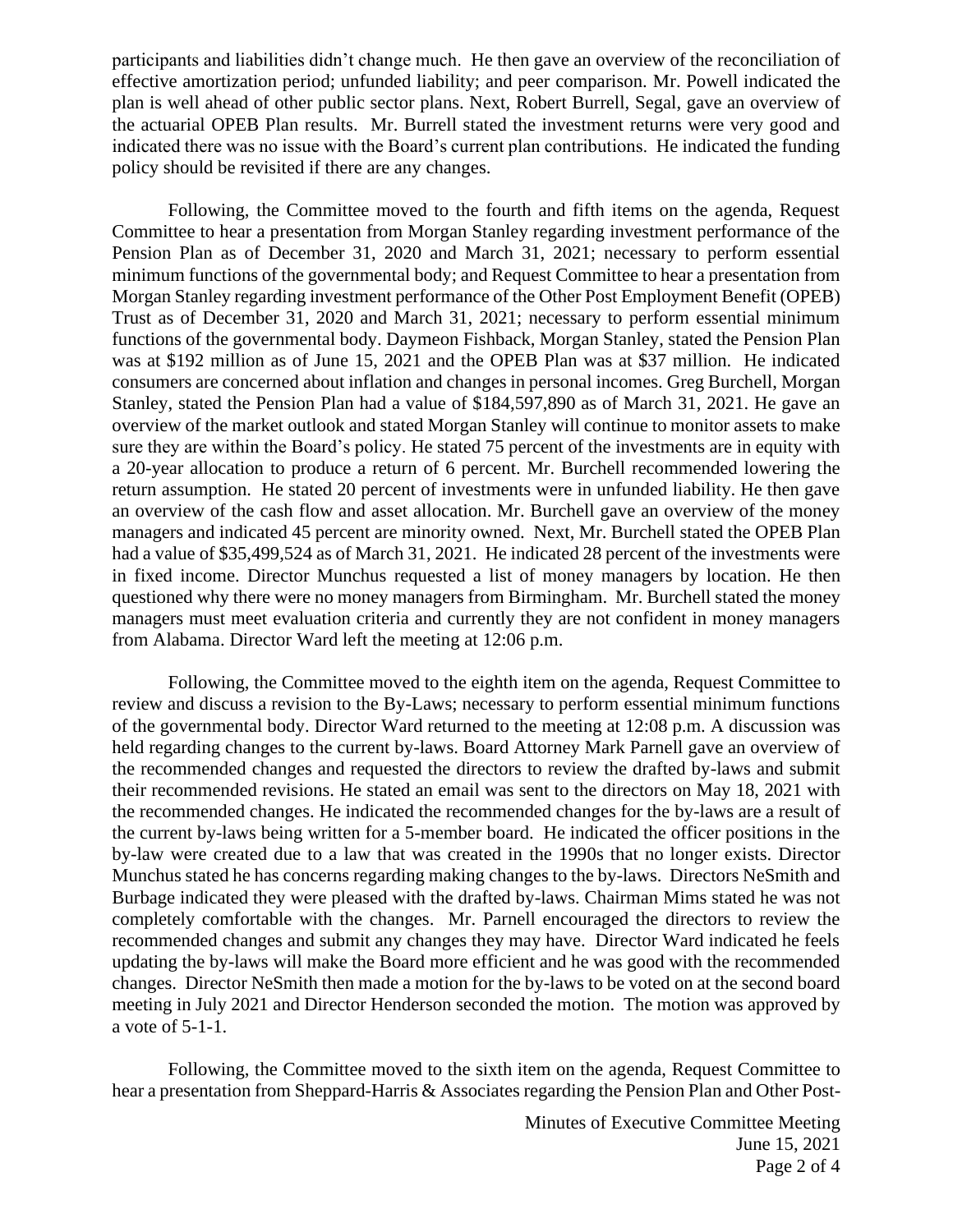Employment Benefits (OPEB) Plan Audit Reports for the Year Ended December 31, 2020; necessary to perform essential minimum functions of the governmental body. Director NeSmith left the meeting at 12:25 p.m. Connie Harris, Sheppard Harris & Associates stated an audit was performed for December 31, 2019 and December 31, 2020. Ms. Harris stated there was no difficulties, disagreements or issues to report with the audit. She indicated a clean opinion was issued. She then gave an overview of the assets/financial statements and indicated assets were \$162 million in 2019 and \$176 million in 2020 for the Pension Plan. Ms. Harris then gave an overview of the OPEB Plan audit. She stated there were no difficulties, disagreements or issues to report with the audit. She indicated a clean opinion was issued. Ms. Harris indicated the impact of COVID-19 on the financial statements was unclear at this time due to continuation of the pandemic.

Following, the Committee moved to the seventh item on the agenda, Request Committee to hear a presentation from Banks, Finley, White & Company regarding audit of BWWB Financial Statements for the Year Ended December 31, 2020; necessary to perform essential minimum functions of the governmental body. James White, Banks, Finley & White, stated an audit was conducted for the period ending December 31, 2020. Mr. White indicated an unqualified opinion would be issued. He indicated there were no audit adjustments to report. He indicated water consumption did increase during COVID-19. Director Blankenship left the meeting at 12:43 p.m. Director Blankenship returned to the meeting at 12:45 p.m. Director Ward left the meeting at 12:45 p.m. and returned at 12:45 p.m. Director Blankenship left the meeting at 12:49 p.m.

Following, the Committee moved to the ninth item on the agenda, New Business. Director Munchus expressed his appreciation for the Friday reports from the General Manager.

Next, Director Ward then made a motion to adjourn the meeting and Director Henderson seconded the motion. The motion was approved by unanimous vote and the meeting was adjourned at 12:53 p.m.

 $\sqrt{s}$ / $\sqrt{s}$ / $\sqrt{s}$ / $\sqrt{s}$ / $\sqrt{s}$ / $\sqrt{s}$ / $\sqrt{s}$ / $\sqrt{s}$ / $\sqrt{s}$ / $\sqrt{s}$ / $\sqrt{s}$ / $\sqrt{s}$ / $\sqrt{s}$ / $\sqrt{s}$ / $\sqrt{s}$ / $\sqrt{s}$ / $\sqrt{s}$ / $\sqrt{s}$ / $\sqrt{s}$ / $\sqrt{s}$ / $\sqrt{s}$ / $\sqrt{s}$ / $\sqrt{s}$ / $\sqrt{s}$ / $\sqrt{s}$ / $\sqrt{s}$ / $\sqrt{s}$ / $\sqrt{s}$ / $\sqrt{s}$ / $\sqrt{s}$ / $\sqrt{s}$ / $\sqrt{s$ Michael Johnson Ronald A. Mims General Manager Executive Committee Chairman

/s/

George Munchus **Director** 

/s/

Lucien Blankenship Director

/s/

William R. Burbage **Director** 

> Minutes of Executive Committee Meeting June 15, 2021 Page 3 of 4